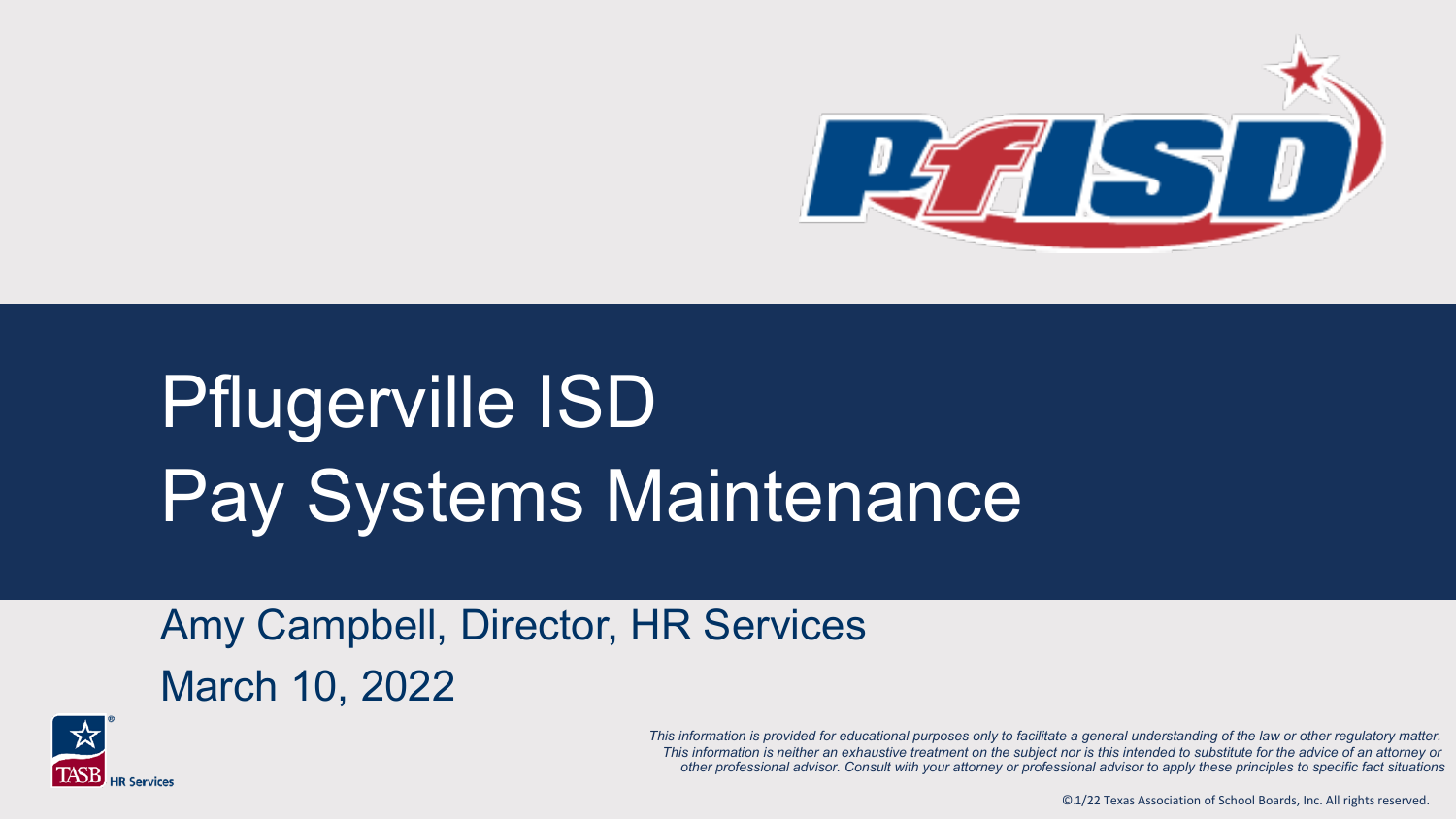

## **TASB Pay Study Process**

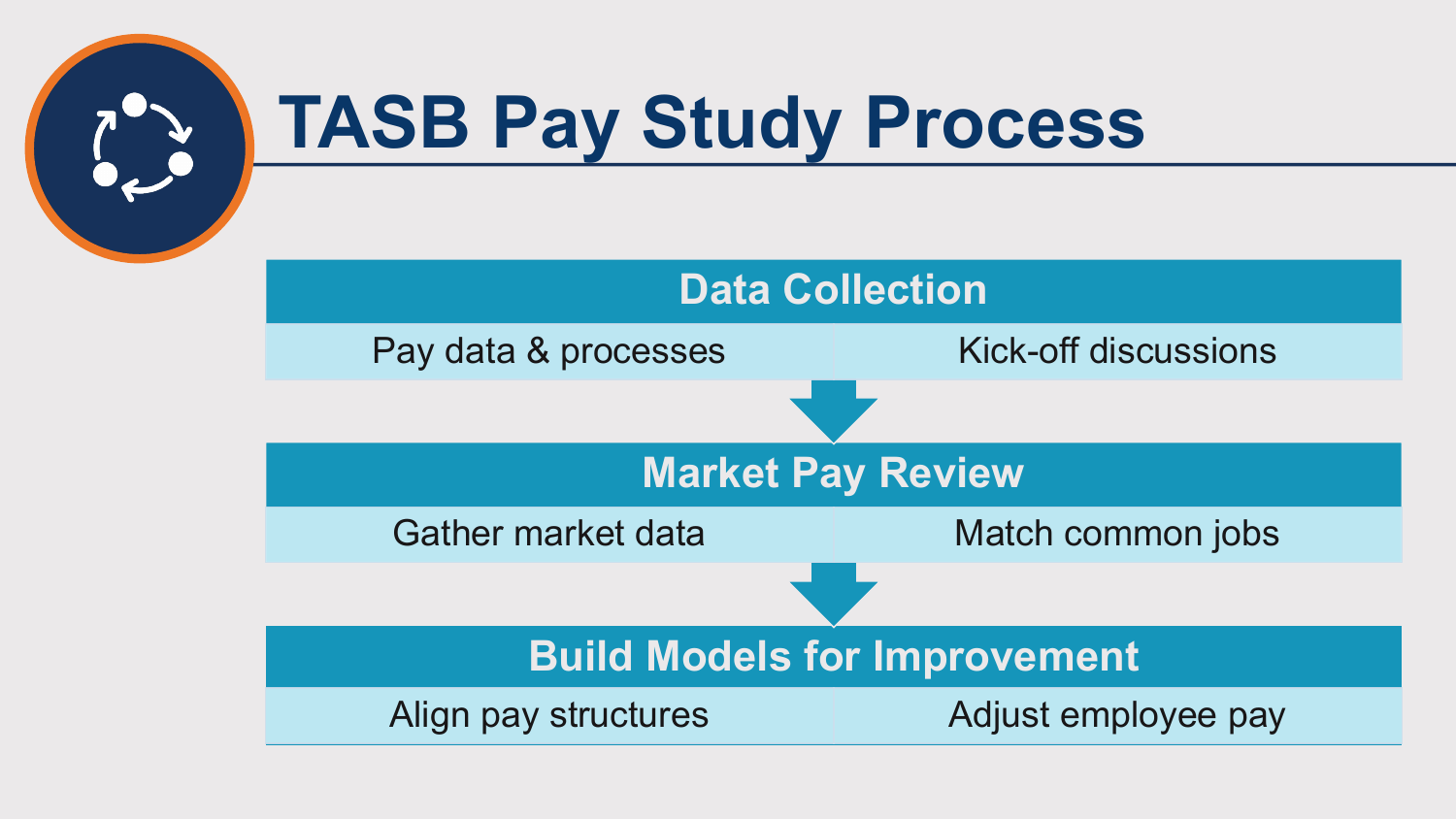

## **Market Districts**

| <b>District</b>         | <b>Enrollment</b> | <b>Teacher, Exempt,</b><br><b>Nonexempt</b> |
|-------------------------|-------------------|---------------------------------------------|
| <b>Pflugerville ISD</b> | 25,433            |                                             |
| <b>Austin ISD</b>       | 73,777            | $\chi$                                      |
| Del Valle ISD           | 10,673            | $\chi$                                      |
| Eanes ISD               | 8,009             | $\chi$                                      |
| Elgin ISD               | 4,353             | $**$                                        |
| Georgetown ISD          | 12,483            | $\chi$                                      |
| <b>Hays CISD</b>        | 21,092            | $\chi$                                      |
| <b>Hutto ISD</b>        | 8,894             | $\chi$                                      |
| Lake Travis ISD         | 11,376            | $\chi$                                      |
| <b>Leander ISD</b>      | 41,676            | $\chi$                                      |
| <b>Manor ISD</b>        | 9,328             | $**$                                        |
| <b>Round Rock ISD</b>   | 50,453            | $\chi$                                      |

\*\* District did not participate in survey. Teacher schedules collected from the district.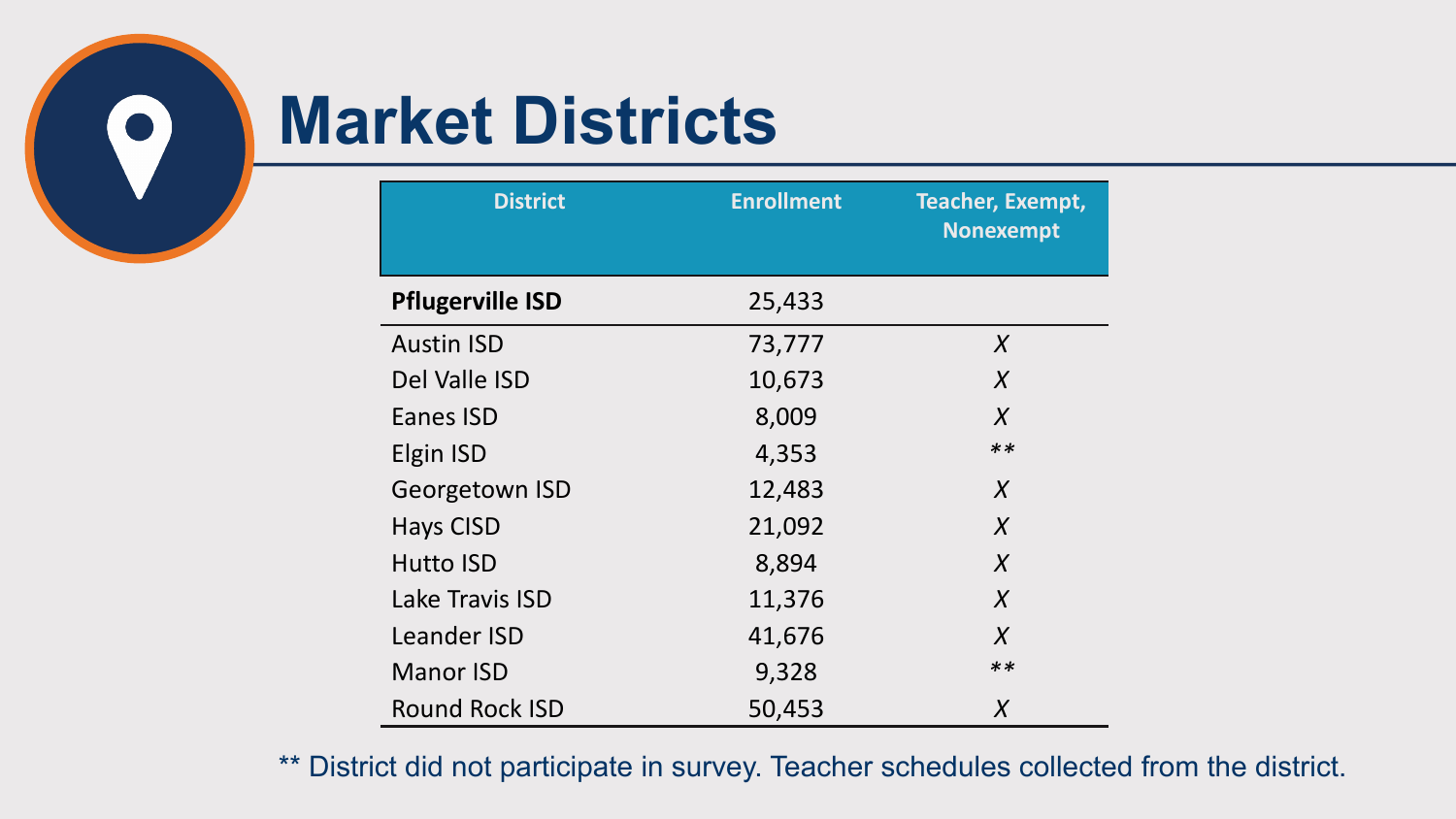

#### **Other Market Sources**

- Statewide districts with enrollment between 25,000 and 37,499 for directors and higher positions
- Economic Research Institute data for the Austin metro area
- CompAnalyst data for the Austin metro area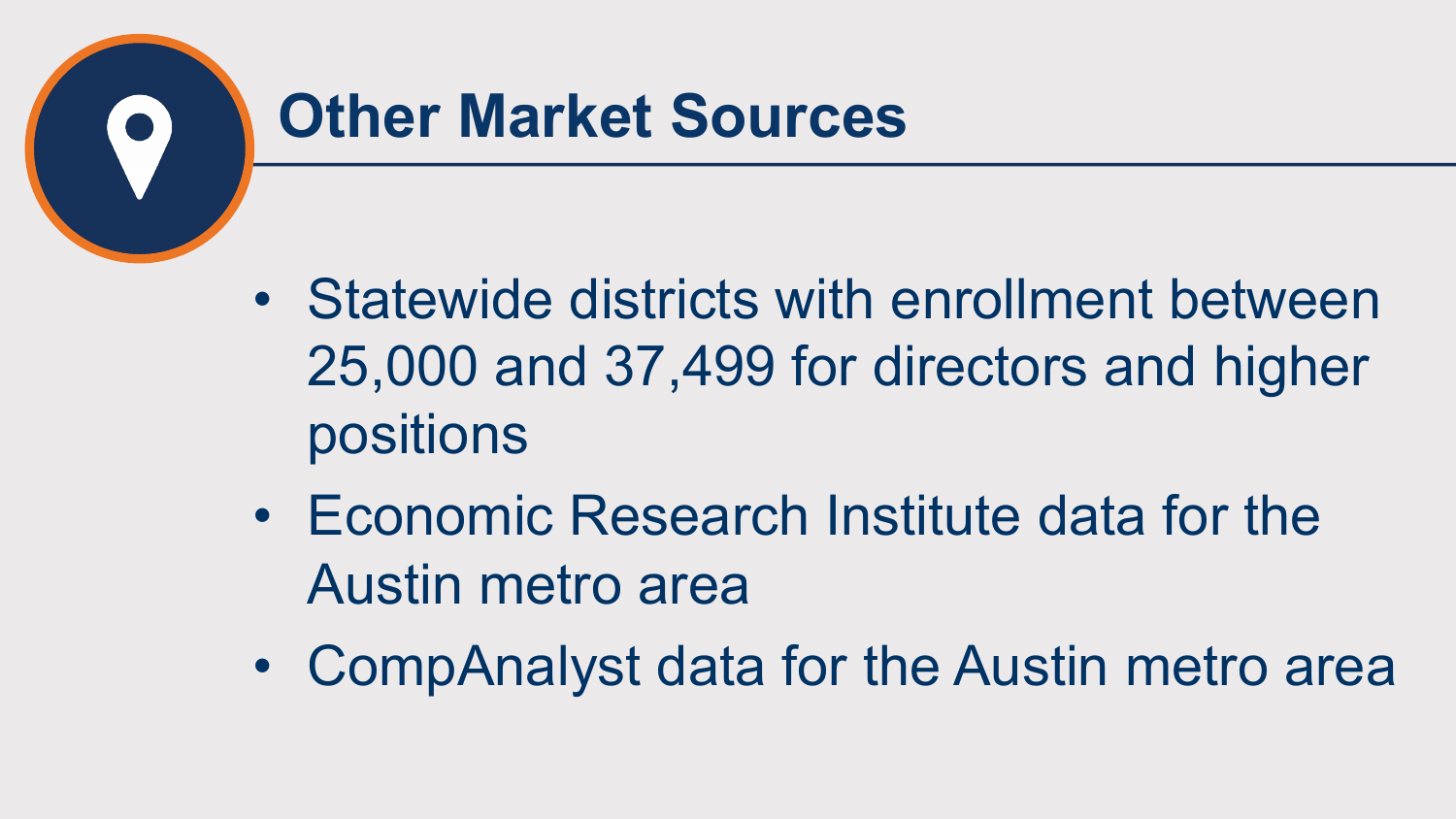

## **Teachers – Demographics**

#### Experience of Current Teachers and Librarians



**1,959 Teachers and Librarians**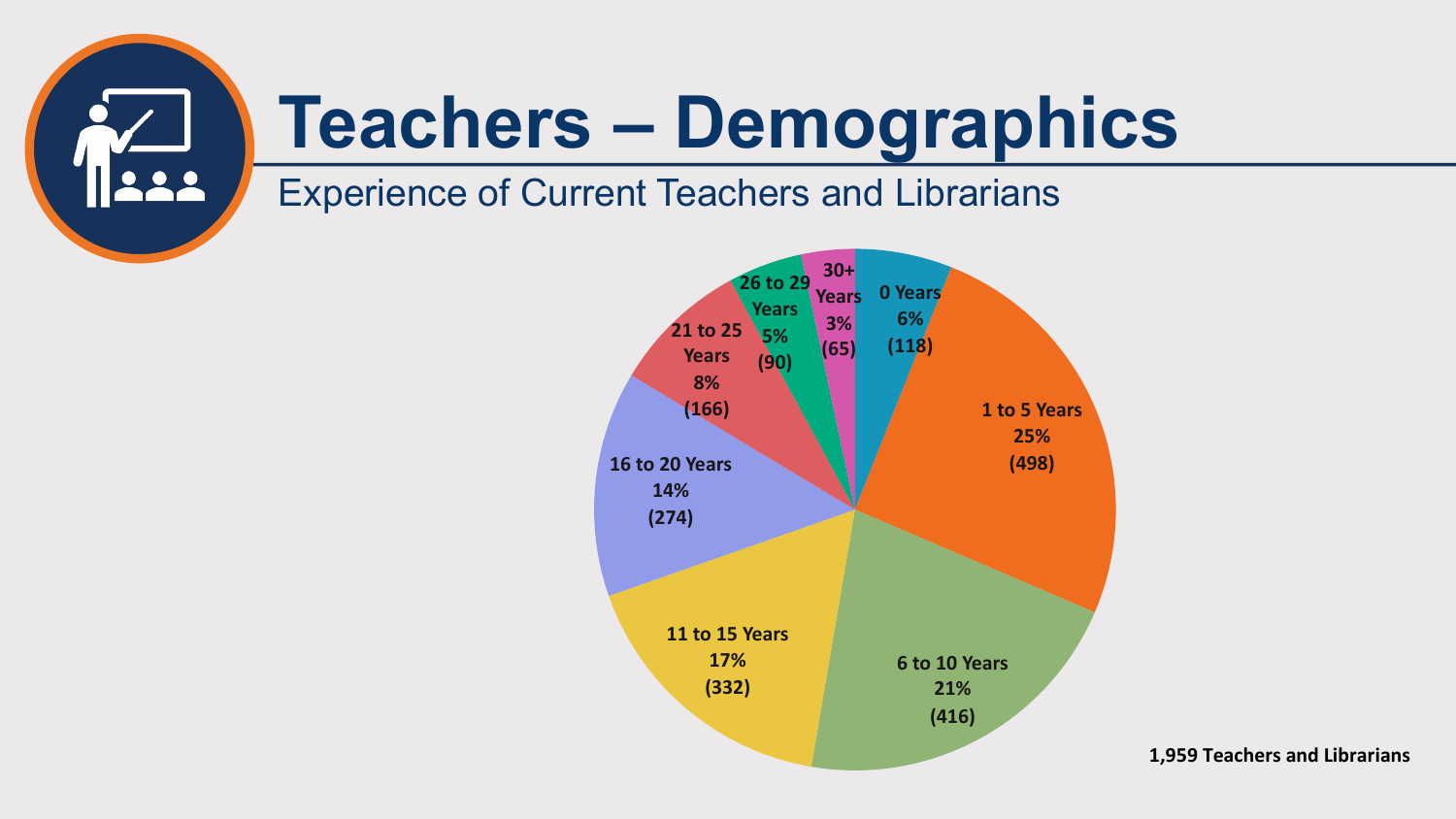

## **Teachers – Demographics**

#### Experience of Newly Hired Teachers and Librarians

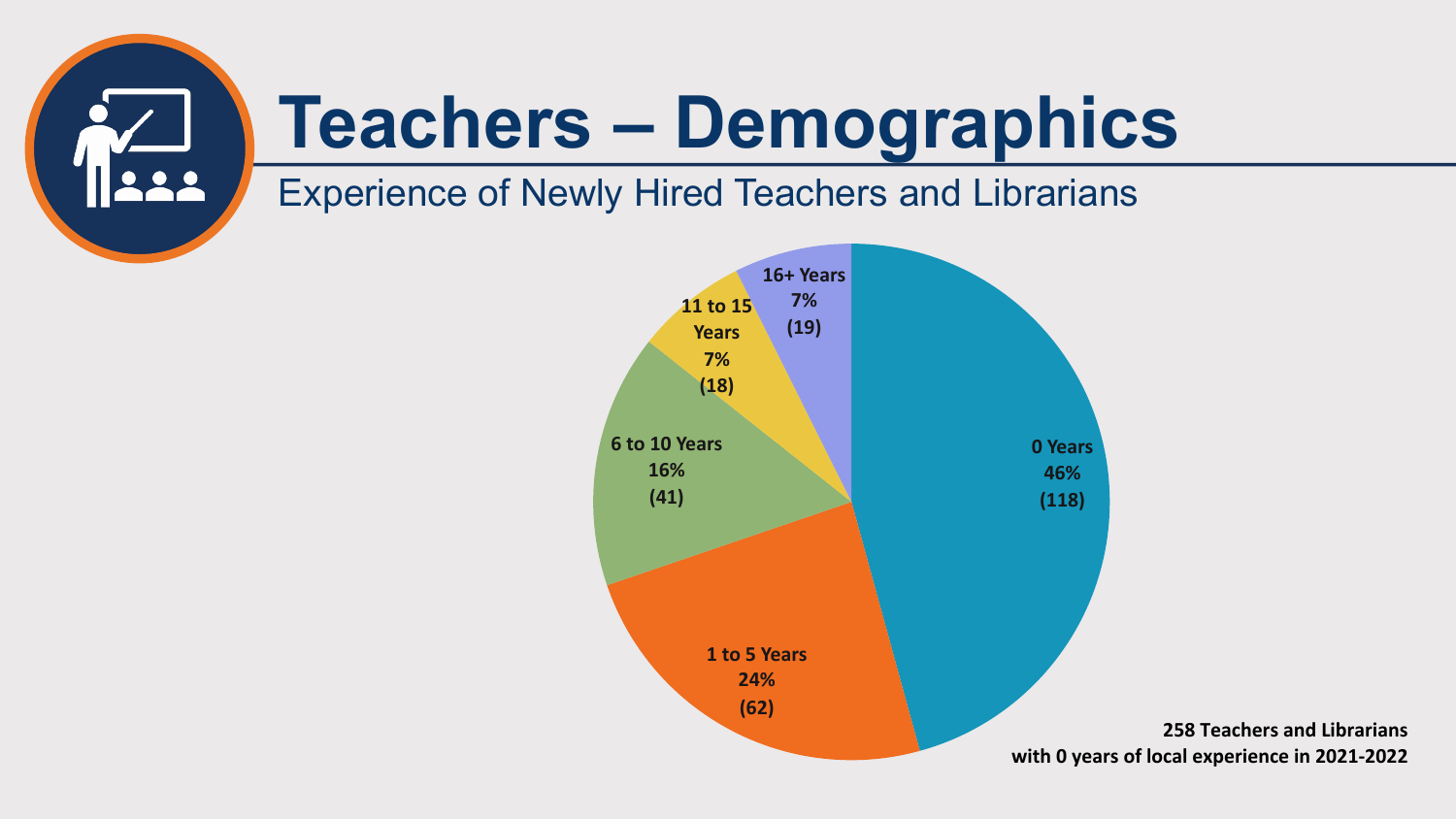

## **Teachers – Market Graph**

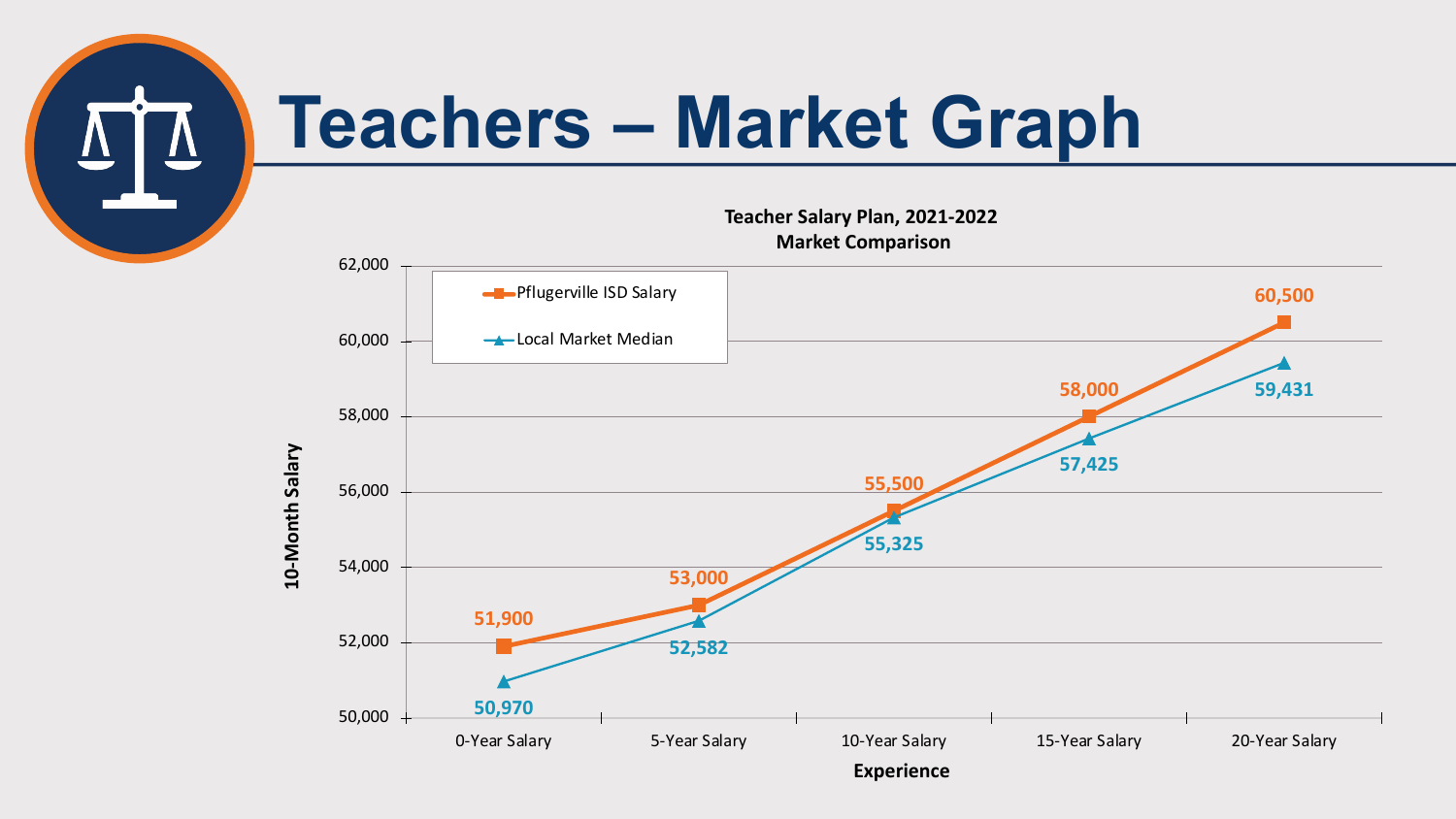

### **Teachers – Market Salaries**

|                                    | 0 - Years | 5 - Years | 10 - Years | 15 - Years | 20 - Years | <b>Average</b><br><b>Salary</b> |
|------------------------------------|-----------|-----------|------------|------------|------------|---------------------------------|
| <b>Pflugerville ISD Salary</b>     | \$51,900  | \$53,000  | \$55,500   | \$58,000   | \$60,500   | \$56,387                        |
| <b>Local Market Median</b>         | \$50,970  | \$52,582  | \$55,325   | \$57,425   | \$59,431   | \$55,753                        |
| % Difference from<br><b>Market</b> | 102%      | 101%      | 100%       | 101%       | 102%       | 101%                            |
| <b>Difference from Market</b>      | \$930     | \$418     | \$175      | \$575      | \$1,069    | \$634                           |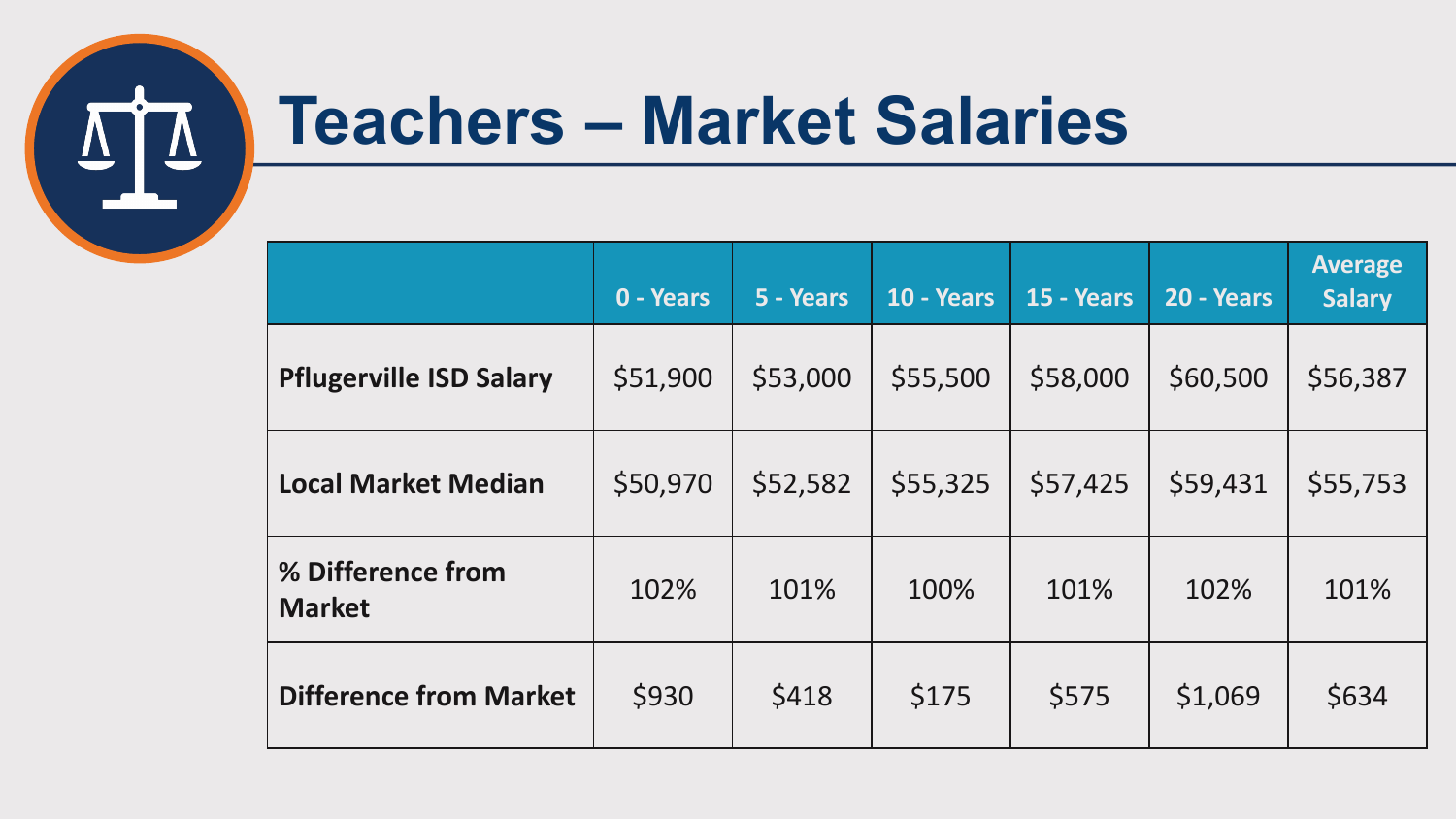

## **Teachers – Market Stipends**

| <b>Stipend</b>                          | <b>Pflugerville ISD</b> | <b>Median Stipend</b> | <b>Districts</b><br><b>Reporting</b> |
|-----------------------------------------|-------------------------|-----------------------|--------------------------------------|
| <b>General Master's Degree</b>          | \$1,250                 | \$1,115               | 8 of 9                               |
| <b>Secondary Math</b>                   | \$2,000                 | \$2,500               | $2$ of 9                             |
| <b>Secondary Science</b>                | \$2,000                 | \$2,500               | $2$ of 9                             |
| <b>Bilingual</b>                        | \$7,000                 | \$7,000               | $9$ of $9$                           |
| <b>Special Education Self-Contained</b> | \$2,500                 | \$2,000               | 8 of 9                               |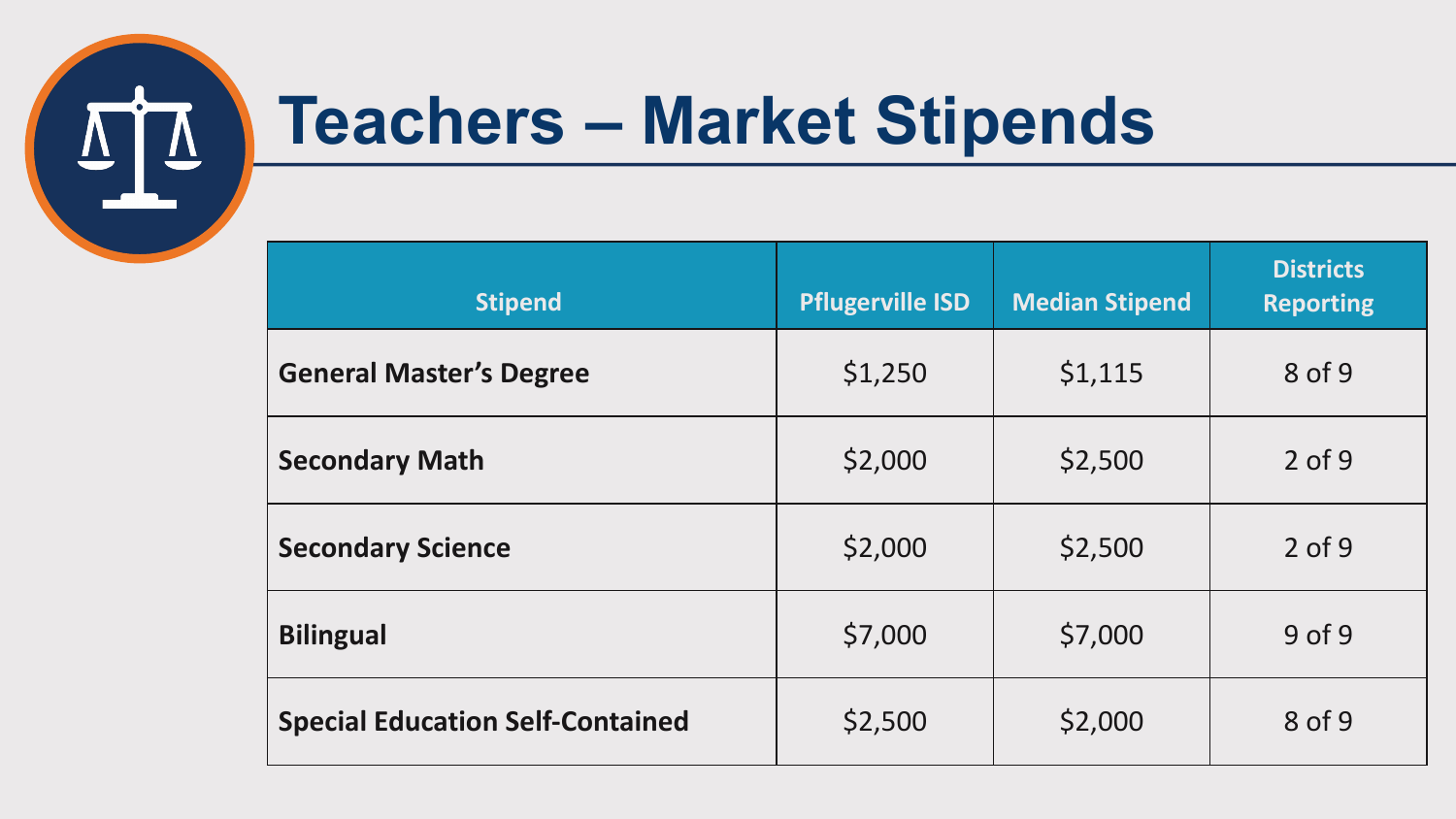

## **Other Pay Groups – Market Salaries**

| <b>Pay Group</b>                 | <b>Employee Pay</b><br>to Market | <b>Pay Grade</b><br><b>Midpoint to</b><br><b>Market</b> | <b>Pay Grade</b><br><b>Minimum to</b><br><b>Market</b> | <b>Number of</b><br><b>Benchmarks</b> |
|----------------------------------|----------------------------------|---------------------------------------------------------|--------------------------------------------------------|---------------------------------------|
| <b>Professional Support</b>      | 101%                             | 102%                                                    | --                                                     | 8                                     |
| <b>Nurses</b>                    | 98%                              | 97%                                                     | --                                                     | $\overline{1}$                        |
| <b>Educational Leadership</b>    | 95%                              | 98%                                                     |                                                        | 22                                    |
| <b>Organizational Leadership</b> | 96%                              | 99%                                                     | --                                                     | 33                                    |
| <b>Police</b>                    | 115%                             | 110%                                                    | --                                                     | 5                                     |
| <b>Clerical Paraprofessional</b> | 99%                              | 104%                                                    | 103%                                                   | 33                                    |
| <b>Auxiliary</b>                 | 105%                             | 110%                                                    | 112%                                                   | 20                                    |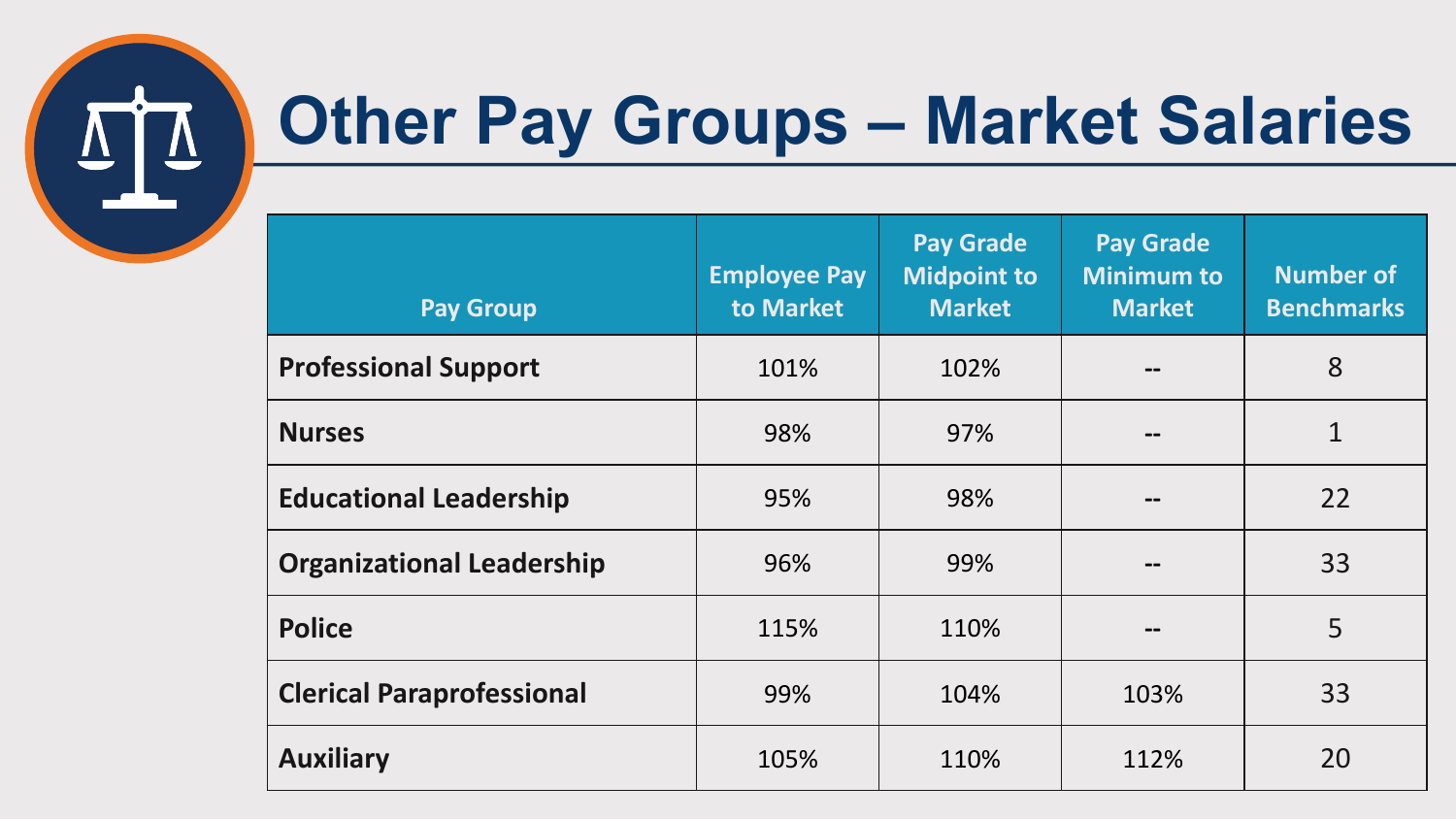

Implement pay structure adjustments to align with market

- EL pay grade adjustments maintain the teacher career pathway
- Strong starting pay rates
- Midpoints aligned with market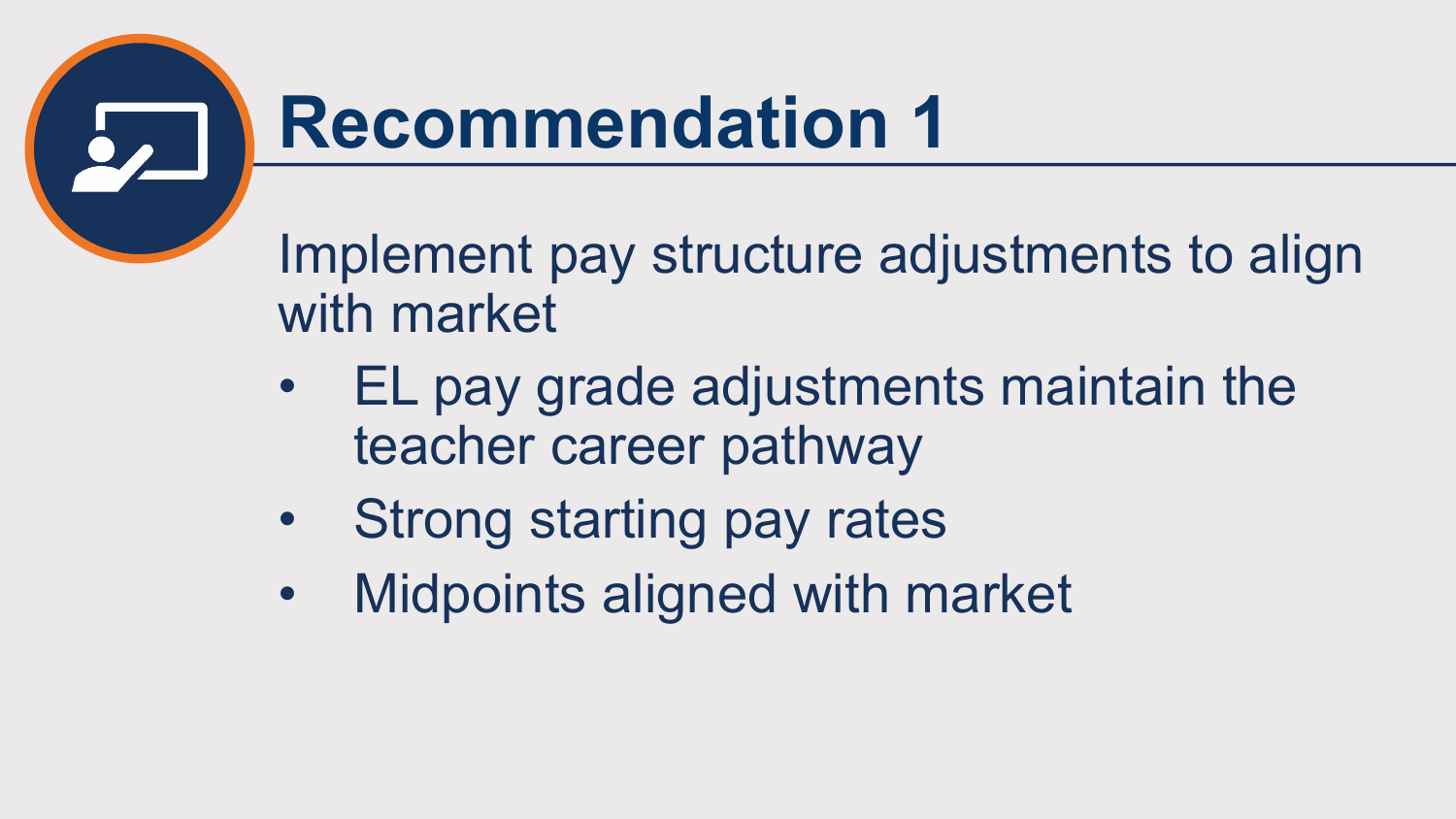

Adopt a general pay increase (GPI) to maintain market position

- **Model 1:** 2% for all job groups
- **Model 2:** 2.5% for all job groups
- **Model 3:** 3% for all job groups
- For teacher structure, GPI calculated as a percentage of market median salary
- For other pay groups, GPI calculated as a percentage of employee's pay grade midpoint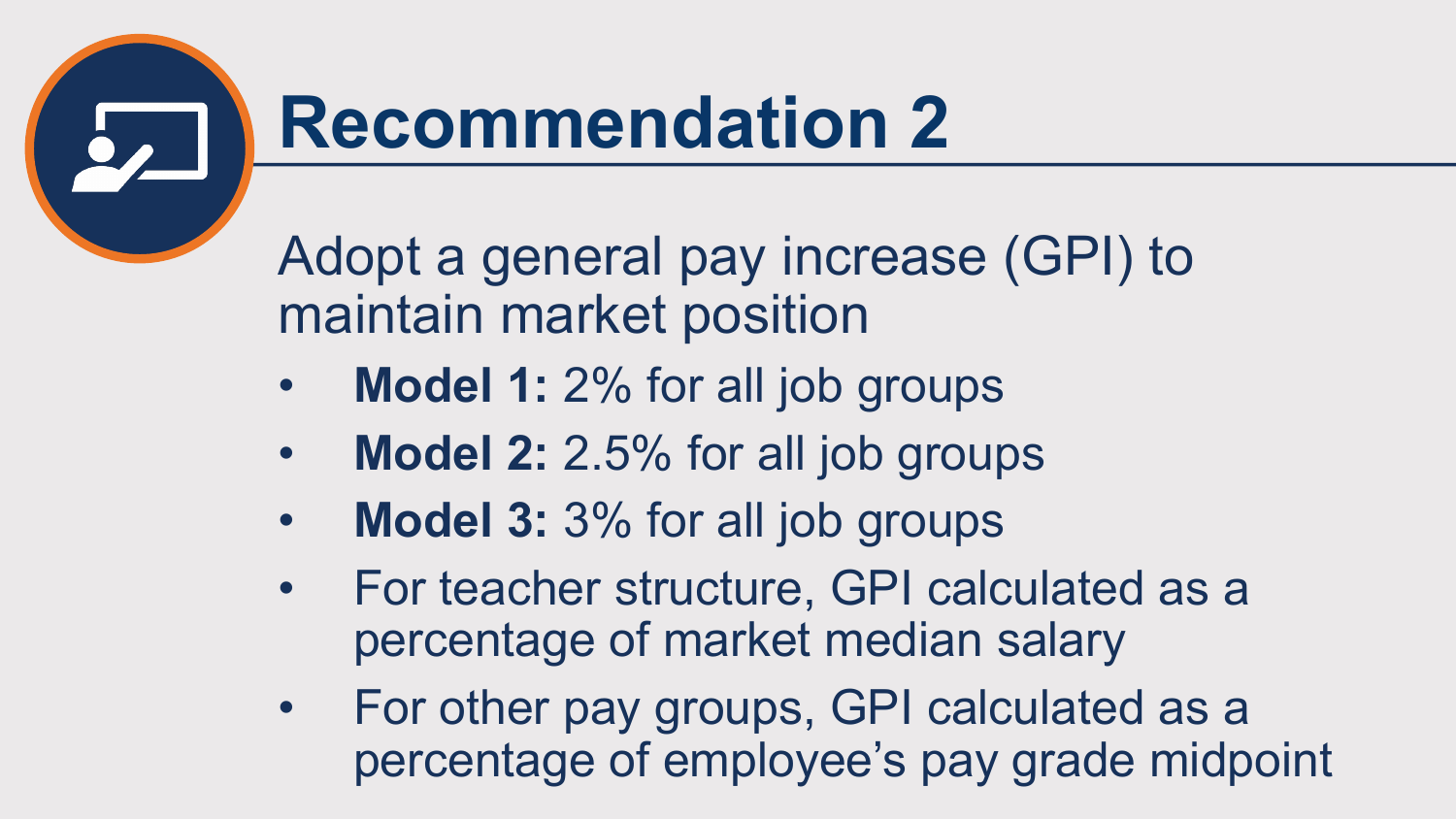

Provide adjustments to address market differences and maintain equity

- Bring to 1% above minimum
- Targeted adjustments
- Teacher pay equity adjustments
- Placement scale adjustments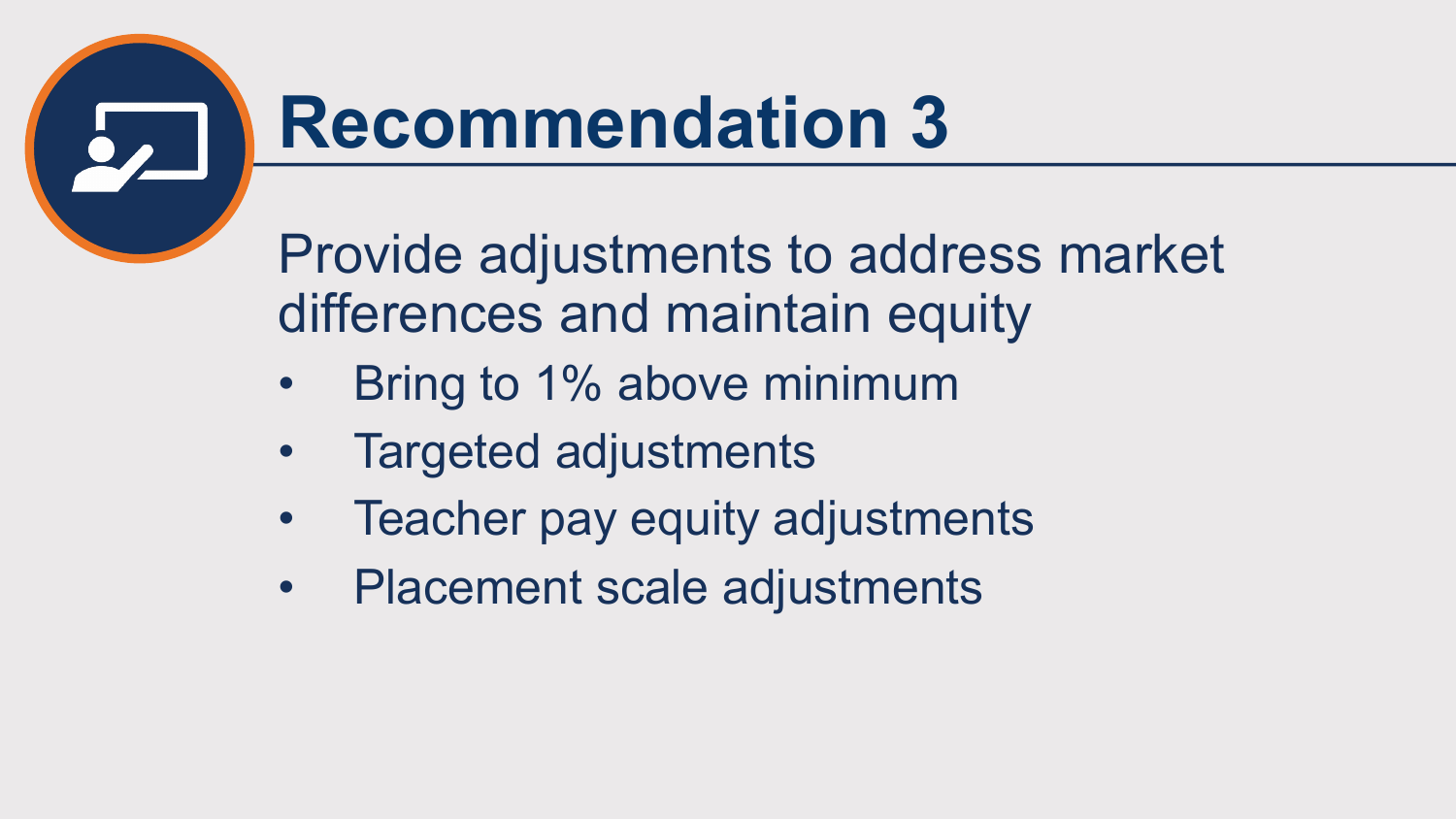

Consider increasing stipends for hard-to-fill teaching assignments

- Bilingual: \$500 increase x 189 teachers = \$94,500
- Secondary Math & Science: \$1,500 increase x 202 teachers = \$303,000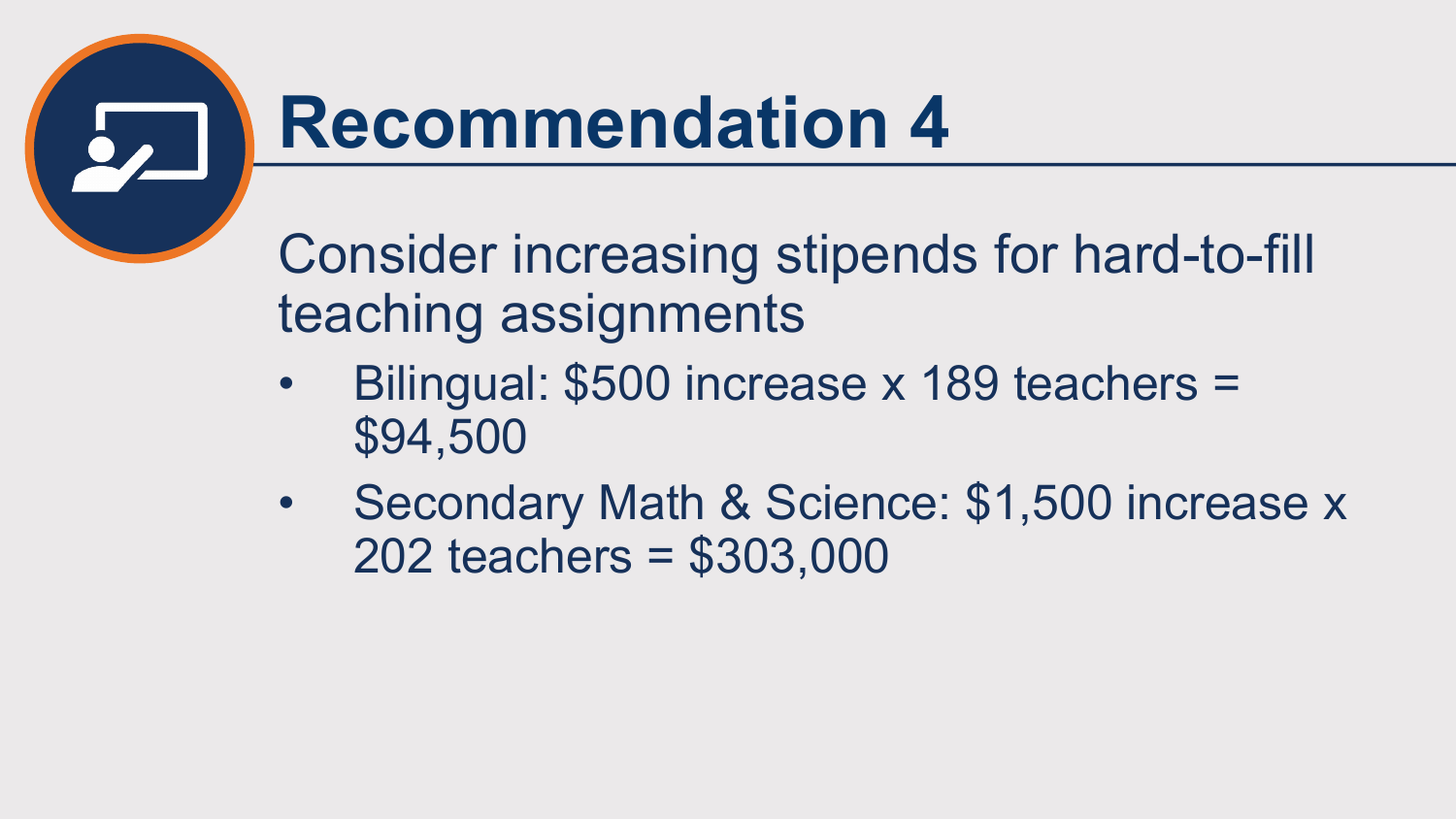

# **Cost – Model 1 (2.0%)**

| <b>Pay Group</b>              |                    | <b>General Pay</b><br><b>Increase</b> | <b>Adjustments</b> | <b>Estimated Total</b><br><b>Increase</b> |
|-------------------------------|--------------------|---------------------------------------|--------------------|-------------------------------------------|
| Teachers & Librarians         |                    | \$2,208,672                           | \$0                | \$2,208,672                               |
| <b>Professional Support</b>   |                    | \$185,783                             | \$0                | \$185,783                                 |
| <b>Nurses</b>                 |                    | \$42,621                              | \$0                | \$42,621                                  |
| <b>Educational Leadership</b> |                    | \$304,249                             | \$70,114           | \$374,363                                 |
| Organizational Leadership     |                    | \$152,588                             | \$23,948           | \$176,536                                 |
| Police                        |                    | \$36,093                              | \$0                | \$36,093                                  |
| Clerical/Paraprofessional     |                    | \$420,420                             | \$567,839          | \$988,259                                 |
| Auxiliary                     |                    | \$251,795                             | \$122,692          | \$374,487                                 |
| <b>Stipend Adjustments</b>    |                    |                                       | \$397,500          | \$397,500                                 |
|                               | <b>Total</b>       | \$3,602,221                           | \$1,182,093        | \$4,784,314                               |
|                               | % of Current Costs | 2.0%                                  | 0.7%               | 2.7%                                      |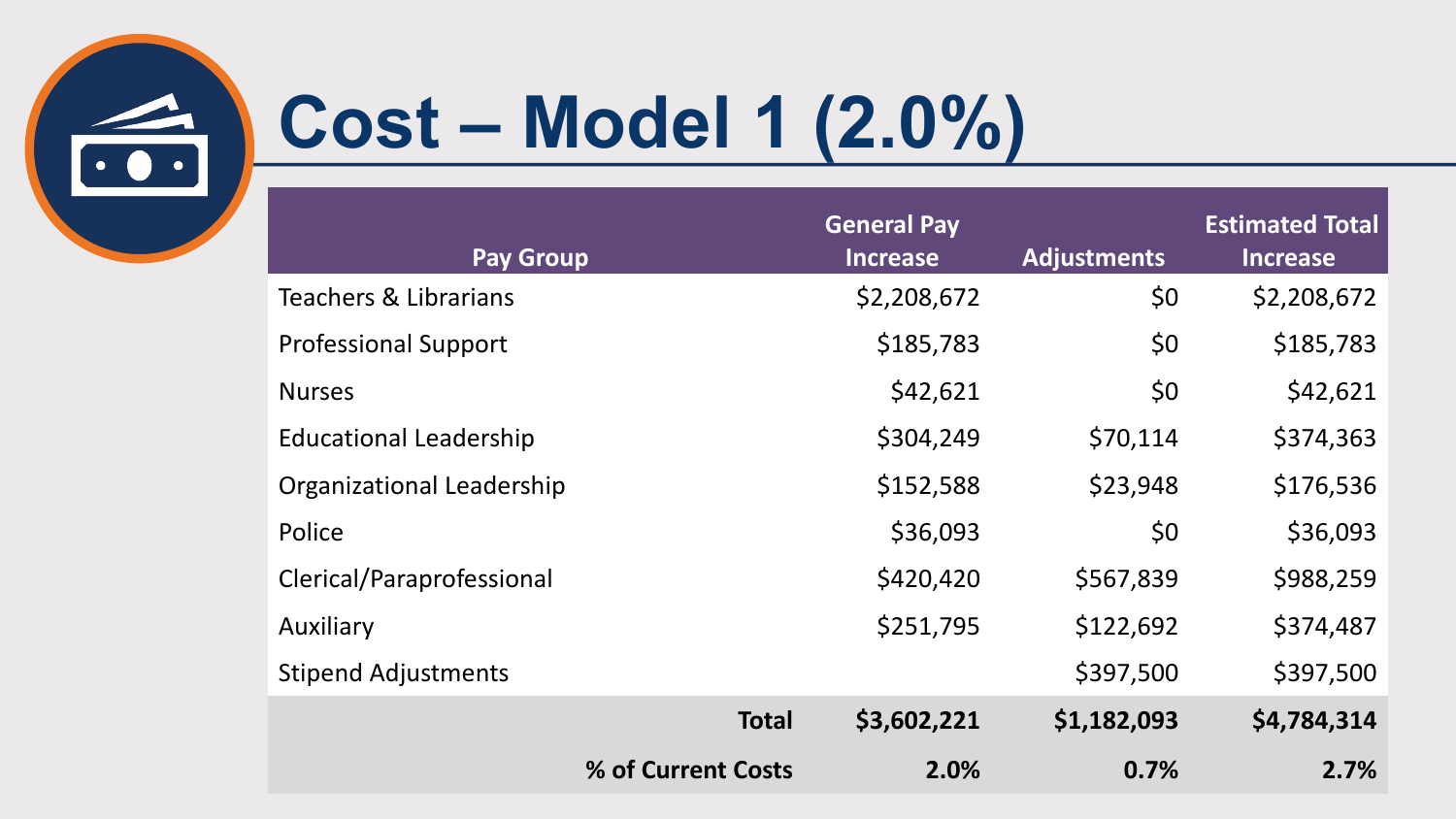

# **Cost – Model 2 (2.5%)**

|                                  |                    | <b>General Pay</b> |                    | <b>Estimated Total</b> |
|----------------------------------|--------------------|--------------------|--------------------|------------------------|
| <b>Pay Group</b>                 |                    | <b>Increase</b>    | <b>Adjustments</b> | <b>Increase</b>        |
| Teachers & Librarians            |                    | \$2,748,731        | \$0                | \$2,748,731            |
| <b>Professional Support</b>      |                    | \$233,954          | \$0                | \$233,954              |
| <b>Nurses</b>                    |                    | \$53,698           | \$0                | \$53,698               |
| <b>Educational Leadership</b>    |                    | \$380,370          | \$66,252           | \$446,622              |
| <b>Organizational Leadership</b> |                    | \$190,761          | \$19,130           | \$209,891              |
| Police                           |                    | \$44,945           | \$0                | \$44,945               |
| Clerical/Paraprofessional        |                    | \$530,591          | \$477,272          | \$1,007,863            |
| Auxiliary                        |                    | \$317,389          | \$96,359           | \$413,748              |
| <b>Stipend Adjustments</b>       |                    |                    | \$397,500          | \$397,500              |
|                                  | <b>Total</b>       | \$4,500,439        | \$1,056,513        | \$5,556,952            |
|                                  | % of Current Costs | 2.6%               | 0.6%               | 3.2%                   |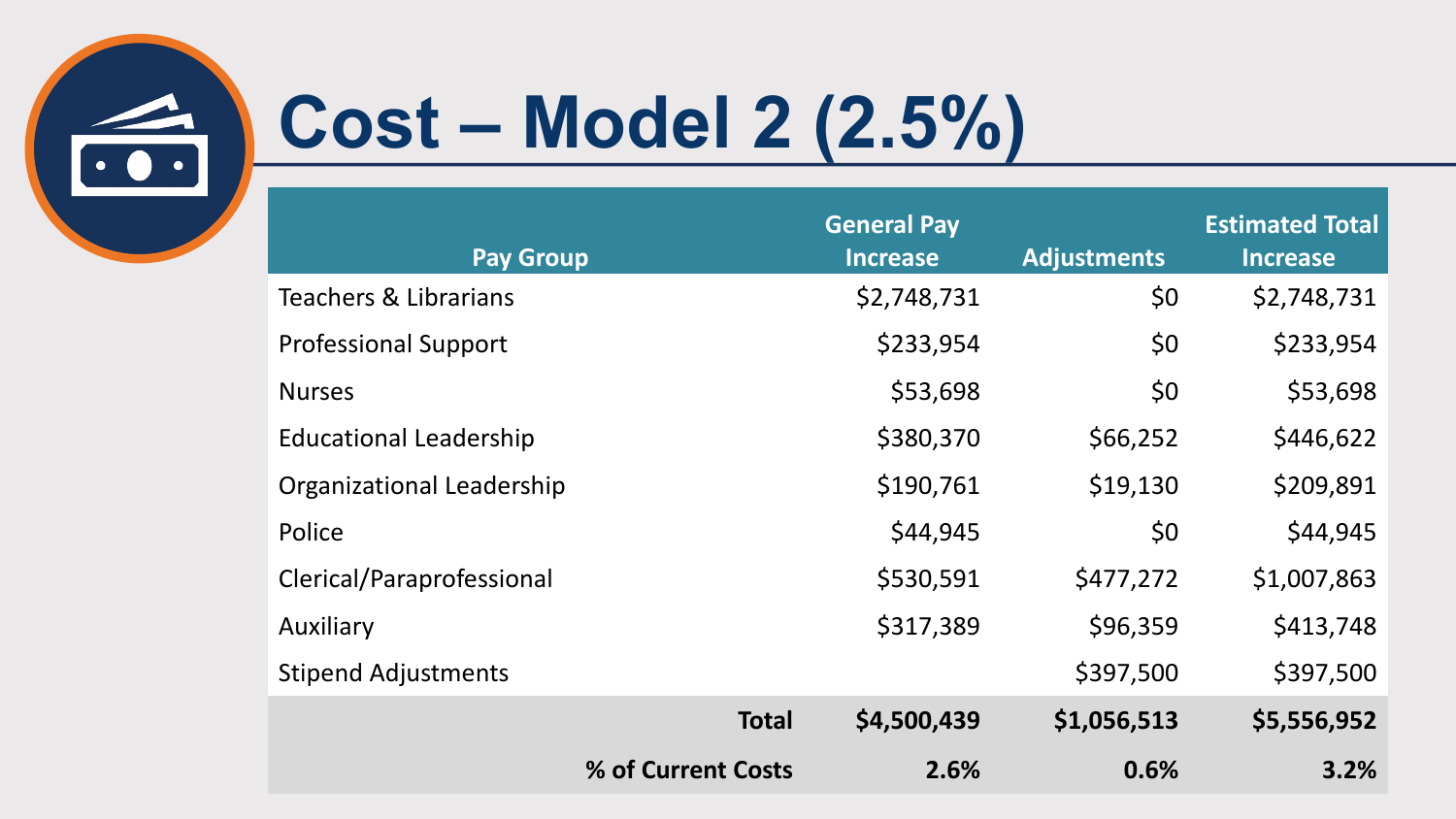

# **Cost – Model 3 (3.0%)**

| <b>Pay Group</b>                 |                    | <b>General Pay</b><br><b>Increase</b> | <b>Adjustments</b> | <b>Estimated Total</b><br><b>Increase</b> |
|----------------------------------|--------------------|---------------------------------------|--------------------|-------------------------------------------|
| <b>Teachers &amp; Librarians</b> |                    | \$3,337,616                           | \$0                | \$3,337,616                               |
| <b>Professional Support</b>      |                    | \$282,123                             | \$0                | \$282,123                                 |
| <b>Nurses</b>                    |                    | \$63,931                              | \$0                | \$63,931                                  |
| <b>Educational Leadership</b>    |                    | \$456,540                             | \$61,516           | \$518,056                                 |
| <b>Organizational Leadership</b> |                    | \$228,943                             | \$16,570           | \$245,513                                 |
| Police                           |                    | \$53,741                              | \$0                | \$53,741                                  |
| Clerical/Paraprofessional        |                    | \$633,607                             | \$395,730          | \$1,029,337                               |
| Auxiliary                        |                    | \$381,085                             | \$71,872           | \$452,957                                 |
| <b>Stipend Adjustments</b>       |                    |                                       | \$397,500          | \$397,500                                 |
|                                  | <b>Total</b>       | \$5,437,586                           | \$943,188          | \$6,380,774                               |
|                                  | % of Current Costs | 3.1%                                  | 0.5%               | 3.6%                                      |